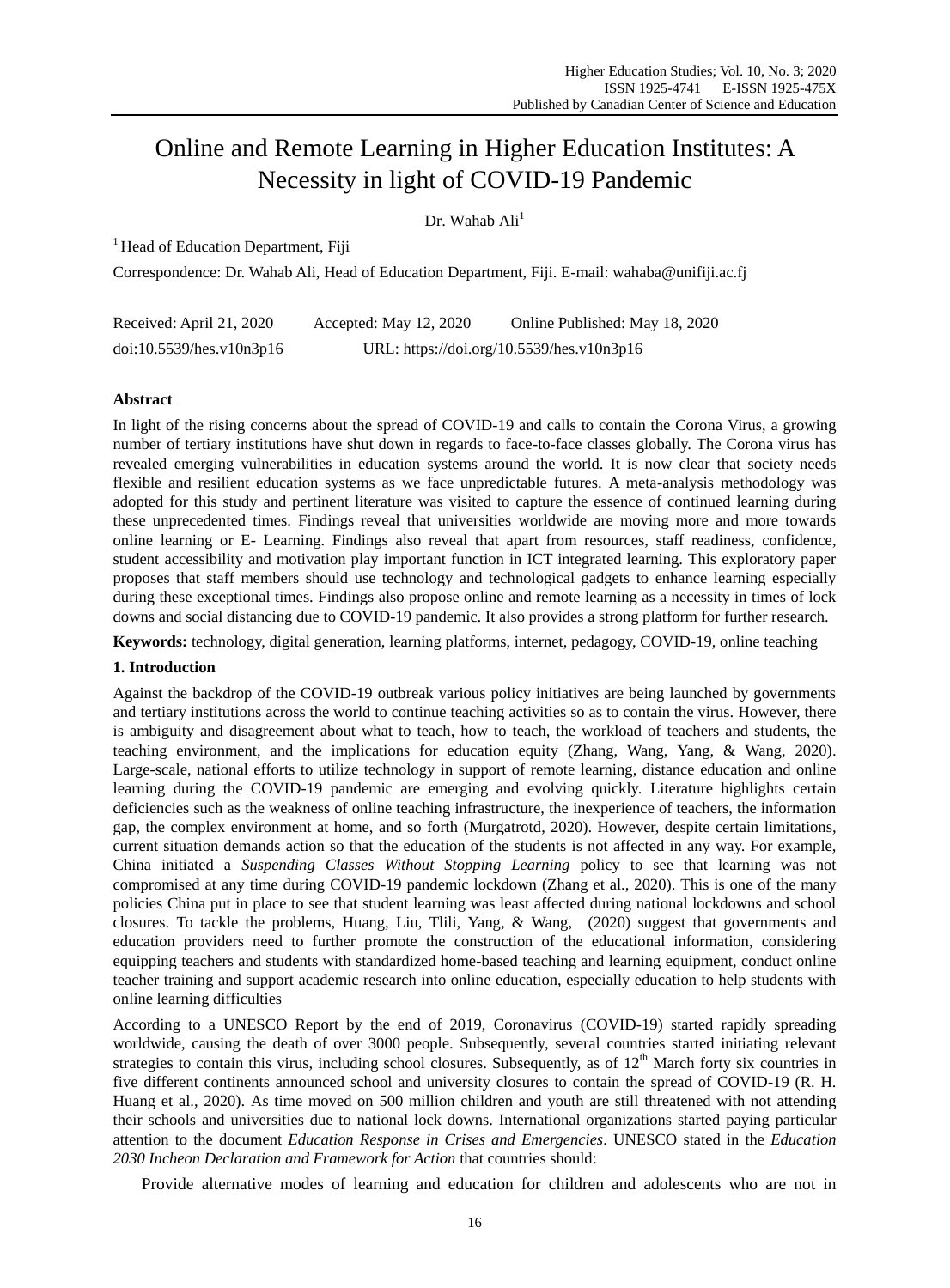education institutions, and put in place equivalency and bridging programmes, recognized and accredited by the state, to ensure flexible learning in both formal and non-formal settings, including in emergency situations (R. H. Huang et al., 2020, p. 1).

Subsequently, to contain the COVID-19, the Chinese government has banned most-face-to-face activities, including teaching. The Chinese Ministry of Education has launched an initiative entitled *Disrupted Classes, Undisrupted Learning* to provide flexible online learning to hundreds of millions students from their homes (R. H. Huang et al., 2020). The rapid evolution of Information Communication and Technology (ICT) and the increasing complexity that comes with its exploding potential explains why integration of technology in education continues to receive special attention particularly, in wake of COVID-19 pandemic. The dawning of the new millennium had witnessed the initial entry of the Net Generation into our higher education institutes, which required staff to brace themselves for a new lineage of learners who had distinctive interests and dispositions. This is because their entry in the world was at a time when technological expansion was ubiquitous and widely adopted throughout the world. A previous research undertaken by the author has revealed that students tend to have a strong bonding with ICT (Ali, 2018). These conspicuous perceptions and the massive lockdown in the midst of current COVID-19 pandemic provided the intrinsic motivation for this study.

### *1.1 Aim of the Study*

Novel coronavirus and the resulting COVID-19 pandemic have resulted in more schools and HE Institutes faced with the challenge of how to maintain continuity of teaching and learning while facing the threat of extended closures. Subsequently, this study intends to examine how teaching and learning can still continue during such unprecedented times.

Subsequently the study was guided by the following research question:

## *What are some of the challenges and benefits of integrating online learning in tertiary institutions in response to COVID-19 pandemic?*

#### *1.2 Significance of the Study*

The findings of this study are considered to be of great importance to various stakeholders for several reasons. Foremost, there is a paucity of previous research regarding how tertiary institutions are trying to cope with keeping students engaged during COVID-19 pandemic and the closure of many tertiary institutions globally. This study will help uncover critical areas and contribute to local literature on the subject, which in turn could be used by relevant authorities in improving their education initiatives. Lecturers" may realize the importance of undertaking studies in information technology and online modes as a means of up-skilling their teaching abilities. The finding of this study will rebound to the benefit of HE institutions by providing them important insights into ICT integrated teaching enabling them to strengthen their programs to better prepare lecturers" to deal with the diverse exigencies of the COVID-19 pandemic.

Furthermore the study makes considerable contribution through its findings by revealing the difference between various groups and their attitudes towards the integration of ICT in teaching and learning. Notably, the findings will be of great value to the staff as they are in constant touch with the students and will be able to better understand their behaviour and address online management issues amicably. In a similar vein, it will also present important information to Education authorities about the benefits of ICT integrated learning enabling them to include them as pedagogical reforms in education. In particular, they may have to revisit their curriculum so that ICT knowledge is included in their text at primary and secondary levels. This adaptation would better prepare the students for ICT integrated pedagogy at HE institutions. Subsequently, the recommendations of the study, if implemented, will allow HE institutes to create an interactive and enjoyable learning environment for all students amidst the nationwide lockdown due to COVID-19 pandemic. Learning environments are diverse platforms such as *Google Meet*, where users engage and interact to learn new skills. While learners can learn in an array of settings, the term refers to the more preferred and accurate alternative to the traditional classroom (Stadler-Altmann, 2015)

### **2. Methodology**

An exploratory research design was found to be most appropriate to unveil the salient intricacies associated with online learning especially in wake of COVID-19, the worldwide lockdown and social distancing. Exploratory studies are a valuable means of asking questions to establish baseline information that could be later used as a launch pad for further research. Although qualitative research has long been of interest in the field of psychology, meta-analyses of qualitative literatures also known as meta-syntheses is quite common amongst researchers. A qualitative meta-analysis commonly known as meta-synthesis allows for systematic review of qualitative studies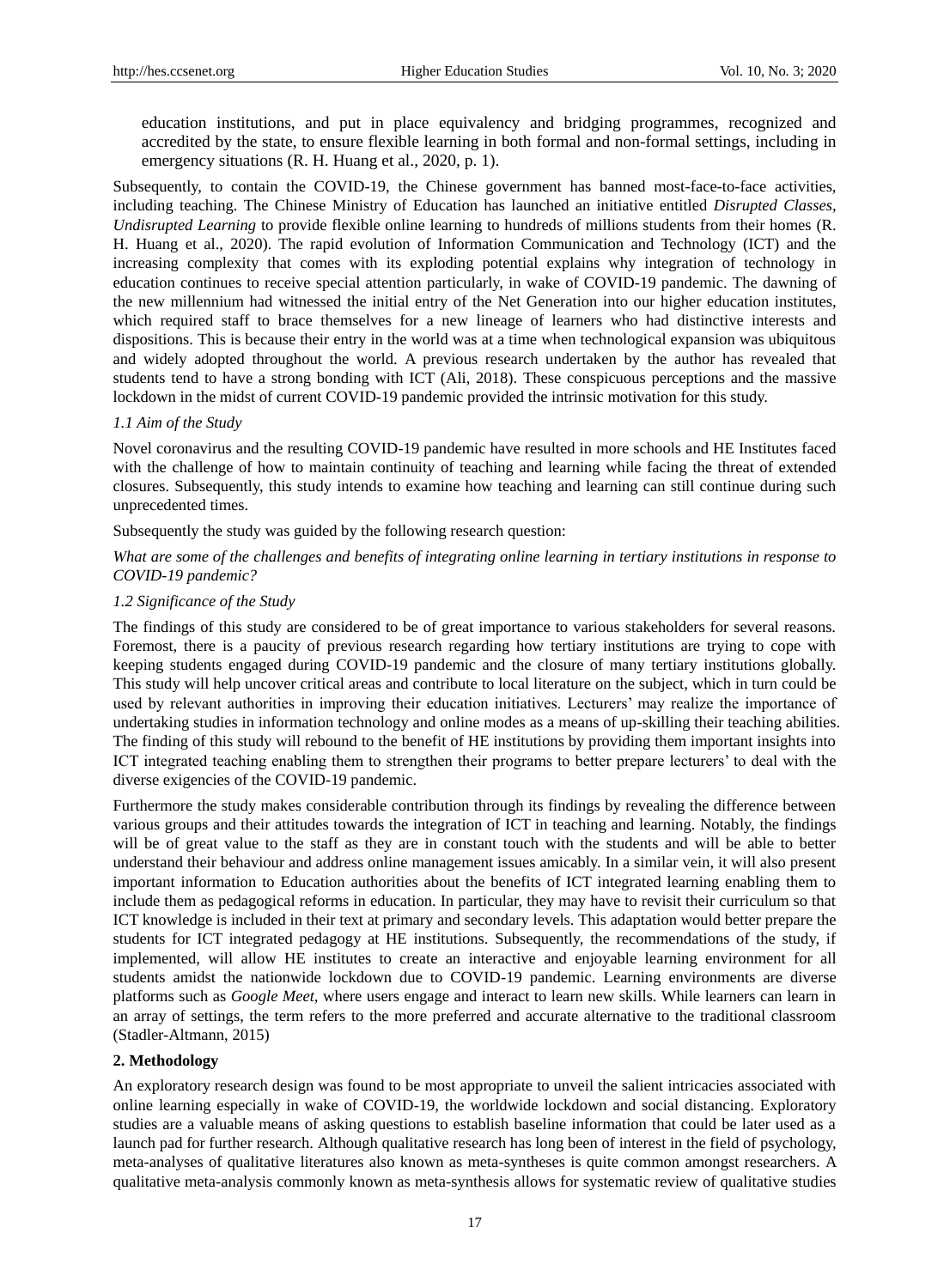in a way that is more interpretive than aggregative. Meta-analysts are encouraged to consider the methodological integrity of their studies in relation to central research processes, including identifying set of primary research studies and transforming primary findings into categories or themes in an organized manner (Levitt, 2018). Likewise, this process uses rigorous qualitative methods to synthesize existing qualitative studies to construct greater meaning through an interpretative process.

#### **3. Findings and Discussion**

The ensuing sections present the findings in collaboration with pertinent literature on the influence of technology in conceptualizing pedagogy and practice at HE level.

### *3.1 World Context*

According to World Health Organization there are 1 699 595 confirmed COVID-19 cases in the world, with 106 138 confirmed deaths and the virus has affected 213 countries as at 12<sup>th</sup> April, 2020.



Figure 1. Ref: https://who.sprinklr.com/

In the emerging and ever-changing COVID-19 context (See Figure 1), many countries are being affected by COVID-19. Likewise, many universities are either closed or on the verge of closing physically and are moving towards online and remote learning. For example, New York University Shanghai and Duke Kunshan University offer examples of successful adaptation and rapid deployment of educational technology products, like the video-conferencing platform Zoom and Moodle. Significantly, these universities had existing experience with these technologies that they were able to expand; they weren"t starting from scratch with new and untested tech solutions (Czerniewicz, 2020). Likewise, some schools in Australia have struggled with accommodating the rapid switch to online learning. In like manner, institutions have rapidly innovated and implemented online learning, due in part to established familiarity with the necessary tools, teaching approaches and considerations with online learning. This has resulted in less disruption for many students unable to return to in-person classes.

There is no doubt that institutions that lack such preparation and planning measures, need to put in place now in order to avoid the excessive demands and tensions that come from adopting things quickly. There is a clear need for post-secondary online learning expertise in this crisis and it should serve as a reminder that institutions need to cultivate this competency. The mass closure of universities in the EU was done to slow down the spread of COVID-19, the respiratory infection that has now killed more than 106 138 people worldwide. Governments" world over are looking for measures that will keep students safe, while finding ways to continue to provide courses online. Literature shows that education administrators are urging staff to cooperate and share know-how and digital infrastructures for teaching online in the quarantined and locked down areas (Czerniewicz, 2020). Countries most affected by the virus are doing their best to continue teaching. For example, Italy was the first EU member state to close its universities and move courses online, before the entire country was placed under quarantine.

Similarly, Denmark, Greece, Ireland, Hungary and Poland have followed suit and suspended face-to-face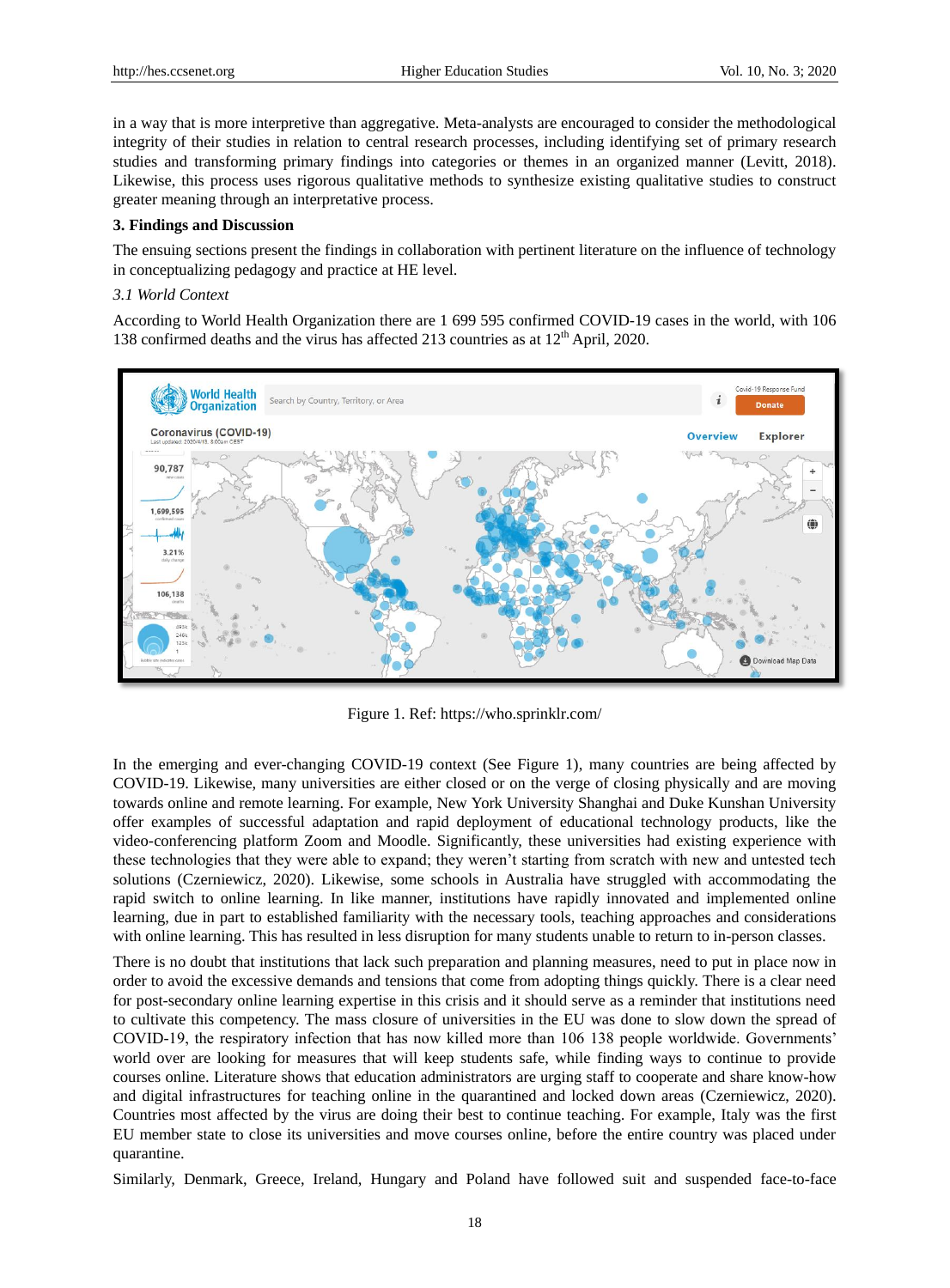teaching in all universities. Likewise in Italy, the University of Bologna extended deadlines for tuition fees and distributed free SIM cards to students without access to internet. Notably, in Romania, after the government closed all schools, several universities moved their courses online as a precaution. Since social distancing is as important as being locked out universities across Europe are scrambling to set up technical systems needed to move courses, exams, research and other activities online. The University of Warsaw has cancelled all lectures and classes unless conducted on-line. By the same token, Belgium has decided to move lectures online "to the extent possible" and cancelled large-scale events. Staff members have been asked to work from home as much as possible. Literature reveals that universities globally are assuming responsibility, and are doing everything they could do to slow down the further spread of the Corona virus. According to Czerniewicz (2020), this change is inevitable as the current COVID-19 situation demands it for the safety of students and the teaching staff.

### *3.2 Politics of Resistance*

Education administrators know that technology is never neutral and any change has certain amount of resistance and contention. Undue protests and dissents during COVID-19, regarding the decision to use "online" and "blended learning" has become political and is politicized a lot. Blended learning has been drawn into existing political agendas and extreme claims have been made such as one mode is better than another (Czerniewicz, 2020). Conspiracies have flourished and those with limited ICT knowledge have paddled unfounded lies about online and blended learning (Zhang et al., 2020). Some people believe face-to face is superior to online and blended mode. This current period is also likely to evoke political responses, in ways that we may not expect. Literature further entails that fake news such as inferiority of online and blended mode as compared with face-to face mode certainly infiltrates the system and further creates chaos and uncertainty. However, some administrations are arguing and discussing as to what needs to be done, while some have already started venturing into online learning. The World Bank believes that little research attention has been paid to documenting and analysing attempts of education systems moving swiftly and at scale to provide online learning when all or many schools and universities are closed (World Bank, 2020b). Even UNESCO is aware that transitioning to online learning at scale is a very difficult and highly complex undertaking for education systems, even in the best of circumstances but states it has become a necessity (UNESCO, 2020).

During the period of protests and disagreements, universities have started going online differently, shaped by their specific institutional contexts. This means not only designing strategies appropriate for specific contexts, but also being aware that technological decisions will be shaped in ways that reflect existing differences, alliances, discourses and perspectives in particular institutions (Murgatrotd, 2020). It may feel like the last thing on one"s mind, but it is important to be aware of what message is being sent when explaining the need to replace face-to-face teaching with virtual alternatives. At the time of the protests, the general term used has been blended learning. All university entities need to work cooperatively to effectively launch online and distance learning. Curriculum and other logistics need to be considered and assessment tasks need to be revisited and replaced with assignments to avoid face-to-face final examinations. Acceptance and compliance by all stakeholders will minimise resistance and in turn will facilitate the implementation of online and remote learning especially in times of calamity like COVID-19 pandemic.

### *3.3 Infrastructure Support*

The World Bank is mindful of the fact that few education systems, even the most high performing, may not be that well equipped to offer online learning for all students at such a large scale. Technological advances often outpace the ability of decision makers to keep up considering the cost and infrastructure support (World Bank, 2020b). It must be established that to deliver effective online and blended learning there needs to be appropriate ICT support in way of infrastructure and tools as well as hardware and software support system. There is no doubt that the integration of the ICT as an instructional device in academic courses has escalated at a rapid rate. Subsequently universities and colleges have started implementing applications like Moodle and educational Blogs to supplement existing pedagogy and practice (Becker, 2000). Likewise, Ruzgar (2005) agrees with (Becker, 2000) that it is common in universities and colleges to provide online resources to supplement traditional teaching methods. In a study undertaken by Laird and Kuh (2001) confirm that students" responses to the technology related items imply that majority of them use information technology. As such, going online is not seen as a big change for many universities in the world. However, students" readiness and access to technological gadgets needs to be considered at all times.

Meta-synthesis of pertinent literature reveals that in recent years, there has been an increasing interest in the development and use of multimedia-enhanced content through the use of ICT to enhance the quality of teaching and learning (CoSN, 2020; Smith & Judd, 2020; UNESCO, 2020; World Bank, 2020b). Multimedia contents are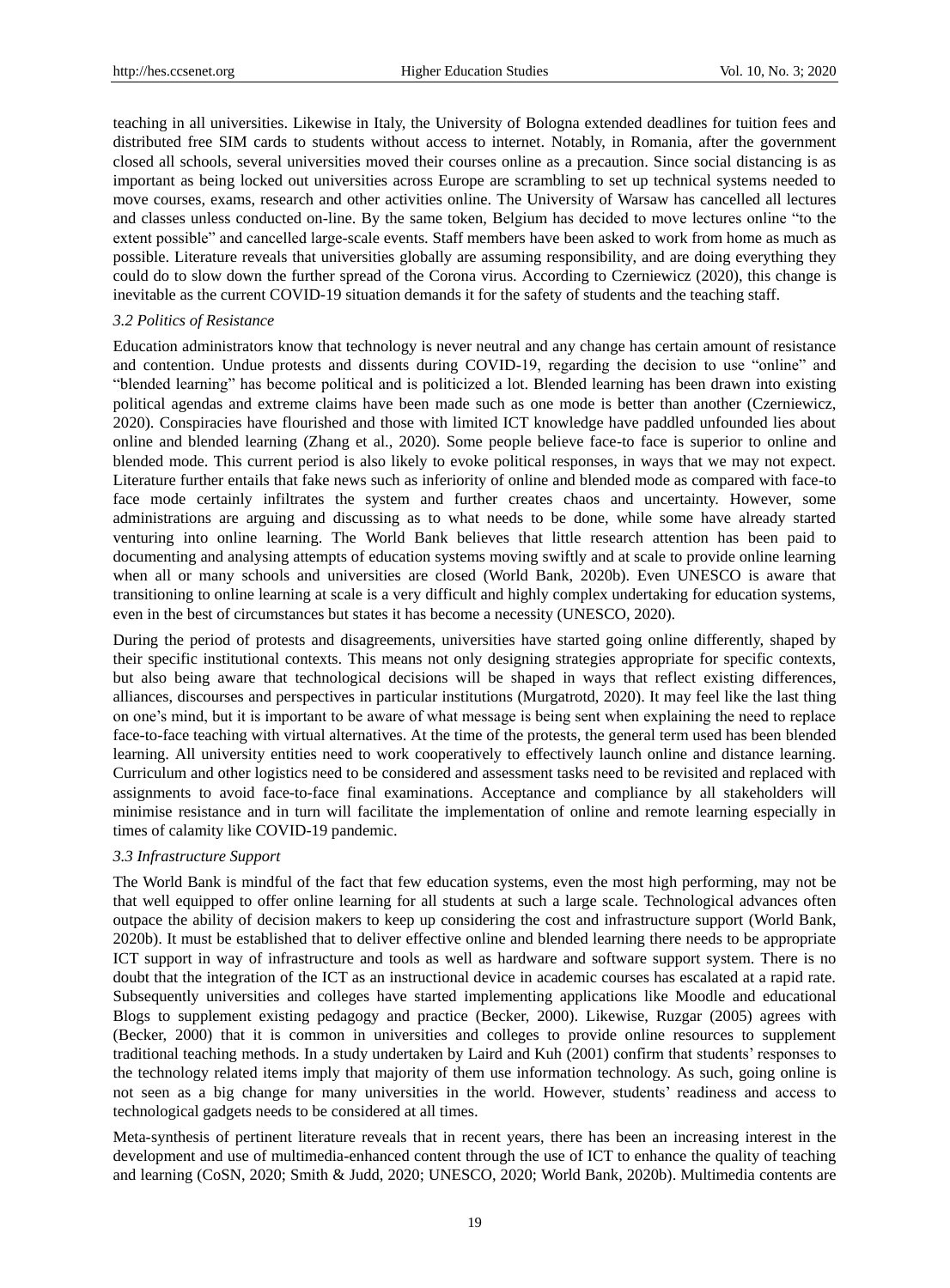digital instructional materials that combine text, graphics, audio, and animations. Teachers tend to use these content to liven up classroom lessons by using them to better demonstrate and explain difficult concepts that cannot be easily explained using text alone (Lanzilotti, Ardito, Costabile, & De-Angeli, 2006; Thomas & Israel, 2013). Studies have indicated that the appropriate use of multimedia-enhanced content in educational context provides several benefits. According to Lee, Hsiao and Ho (2014) use of ICT tools can help to improve students" understanding of instructional materials. They can also simulate real processes and allow learners to execute virtual experiments that would, otherwise be perilous and expensive to be conducted in a school laboratory (Hennessy, Deaney, & Ruthven, 2006). In particular, there is a need to accelerate the pace of technology iteration, and optimize the technical application of online education programs considering the alarming impact of COVID-19 pandemic.

## *3.4 Staff Readiness*

Meta-synthesis reveals that willingness to embrace change is a major requirement for successful integration of technology as it provides students opportunities to learn and apply the required 21st century skills (Ertmer & Otternbreit-Leftwich, 2019; Fullan, 2013; Lilllejord, Børte, & Ruud, 2018). Given the relentless advent of ICT in education arena, its use in enhancing lesson delivery has been widely discussed and adopted in many HE institutions globally. This is because technology acts as a catalyst and supports staff members in lesson preparation and delivery (Sadegül Akbaba, Kalayci, & Avci, 2011). American Psychological Association, as one of its recommendations has encouraged lecturers" to reckon implementing ICT integrated learning environment for students (Li, Yamaguchi, & Takada, 2018). In this regard, Vrasidas (2015) is quite sceptical as institutions may have necessary ICT facilities, but there may be other shortfalls such as lack of time for lesson preparation and unsupportive curriculum design. He reiterates that just having the resources does not imply that ICT can be easily implemented but there needs to be the presence of other supportive factors and one such factor is staff readiness (Vrasidas, 2015). That is why Yunus (2007) is assertive that before ICT can be effectively integrated lecturers" should be provided adequate training and support in ICT and pedagogy. There is no doubt why staff readiness and motivation needs to be considered as important factors for the successful assimilation of technology in HE institutions.

In an earlier study undertaken by the author, revealed that some of the staff members in a tertiary institution seem to be integrating ICT in their lessons especially during lectures and tutorials however, majority (92%) of them still believe that confidence is a factor that can be further enhanced (Ali, 2019). This lack of confidence could be due to the administration of the different tools and learning platforms. On similar note, Huang & Liaw (2005) are assertive that staff members" attitude and their willingness to implement ICT makes a big difference in the lives of their students. This is because if staff are unwilling and do not implement ICT embedded learning, their students can be just left to rote learning and "chalk and board" explanations. Similar sentiments are shared by Yuen and Ma (2002) who strongly recommend the need to empower teaching staff and build their confidence so that they are able to implement ICT integrated teaching. Considering COVID-19 pandemic, World Bank stresses that staff working online need to be trained and supported. They further warn that staff who do not have access to sufficient broadband and a connected device at home will obviously not be able to support student learning online (World Bank, 2020b). Subsequently, they urge that staff need to be supported technically, socially and morally so that they can effectively deliver online classes.

## *3.5 Student Accessibility*

Students of today are known by many names, like digital natives (Prensky, 2001), millennial (Howe & Strauss, 2000), net generation (Tapscott, 1998) and digital generation (Wahab Ali, 2018). Their entry in the world was at a time when technological expansion was ubiquitous and widely adopted throughout the world. A previous research undertaken by the author has revealed that students tend to have a strong bonding with ICT (Wahab Ali, 2018). Today"s children are exposed to technological gadgets such as mobile phones and tablets from very tender ages the world over (Shava, Chinyamurindi, & Somdyala, 2016). An empirical study undertaken by Jesse (2015) confirms the aforementioned comment as his findings reveal that majority (99.8%) of the students have access to have mobile phones and they use it for texting, visiting social media and applications apart from talking. Looking at the rate at which technology is integrated in the education system, it can be assumed that students' display a high degree of acceptance and receptiveness towards it (Willms & Corbett, 2003).

Likewise, there are certain paradoxes and delusions associated with net generation that needs to be considered as the belief that they know all about ICT is a fatal misconception. Similar sentiments are shared by World Bank (2020a) that by simply pointing students and teachers to large online repositories, without appropriate guidance would not auger well during the COVID-19 pandemic lockdown. For despite they may be technology canny,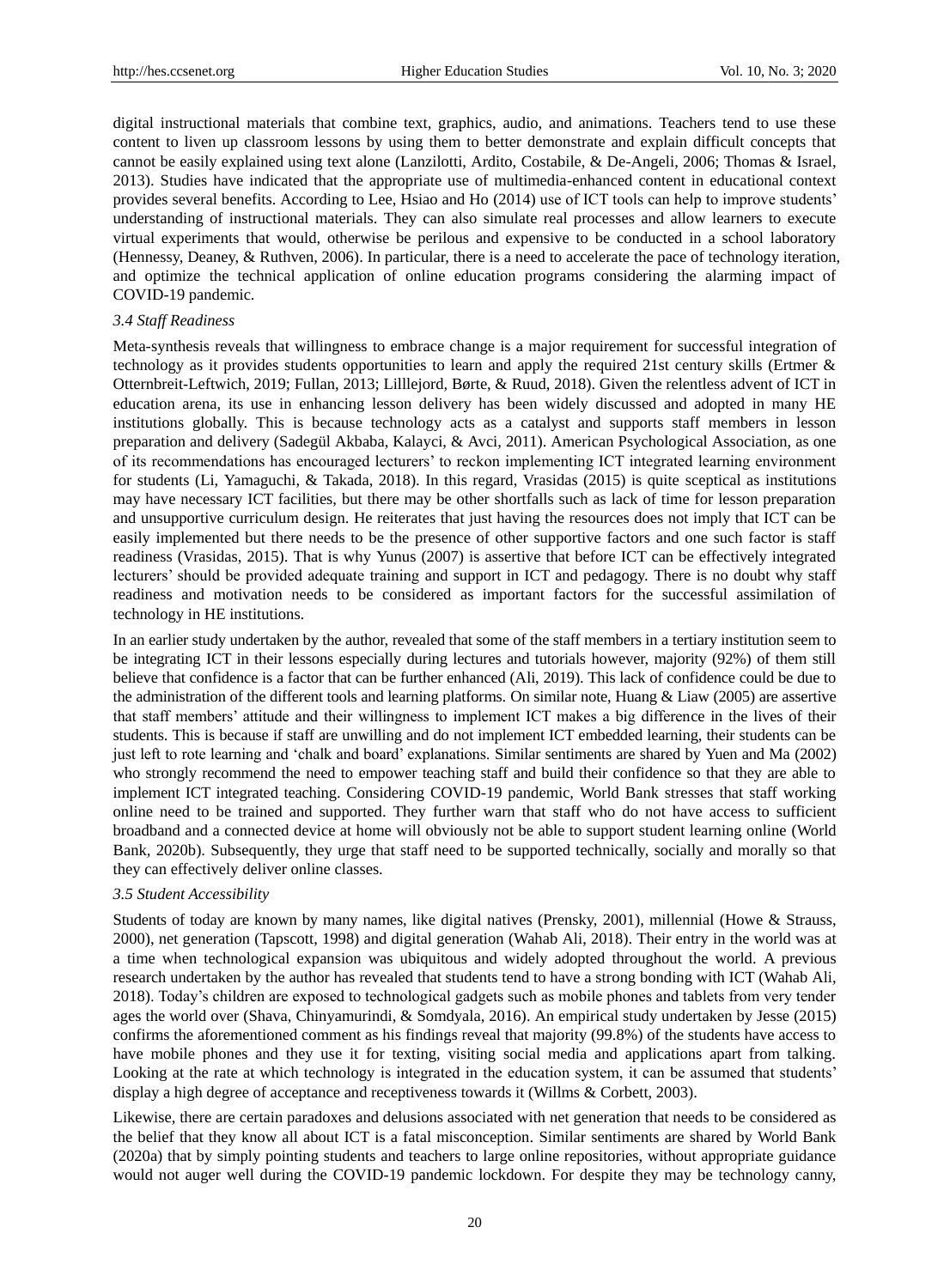they may lack the theoretical knowledge base required for particular occupation. Evidence for in support can be found in the study of O"Sullivan (2018) who strongly advocates that many young people, the so-called digital natives, have shown limitations in their use of technology. There have been numerous studies worldwide and one such study in 2014 signposted a huge disparity between young people"s false impression and their real knowledge of computer skills (Sommer, 2014). Considering COVID-19 pandemic World Bank further reiterate that most students will have great difficulty accessing online learning, especially those staying that have poor Internet access and are subject to numerous other disadvantages (World Bank, 2020b).

#### *3.6 Making it Happen*

There is no doubt that ICT has become an integral part of everyday life and has transformed the learning environment to the extent that ICT literacy has become a functional requirement for nearly all qualifications. The integration of technology in education has not only changed how students learn but has also changed the teaching pedagogies by promoting collaborative activities (Haddad, 2003). The online learning environments foster additional learning experiences where learners can interact, collaborate, and take ownership of their own learning at their own pace and time. Hence, ICT immersed lessons provide a motivating and encouraging learning environment for our students and also it leads to self-directed learning. When there is a shift from a teacher-controlled environment to a more learner controlled environment, the role of the educator becomes more of a facilitator and minimal scaffolding may be required (Geng, Law, & Niu, 2019). Obviously, the teaching staff members in form of professors, lecturers and teaching assistants are the key players in the effective implementation of ICT integrated learning (Aydin, 2012; Buabeng-Andoh, 2015; Sipilä, 2011). As such, it is pivotal that they have the right attitude and perceptions about ICT so that they can integrate technology effectively in teaching. Likewise, students" perceptions and aspirations also need to be considered as it directly affects their learning space and style (Buabeng-Andoh & Totimeh, 2012; Fu, 2013; Jung, 2005; Mirzajani, Mahmud, Fauzi Mohd Ayub, & Wong, 2016). The unprecedented situation in wake of COVID-19 has brought about challenges to staff, students and administrators to adopt online learning despite certain shortfalls in its organization and implementation.

There is no doubt that massive technological advances in the world demand a paradigm shift in way we approach our educational goals and aspirations. Many universities and educational institutions have adopted ICT tools such as laptop, projectors, tablets, smart phones, ipads and interactive white boards to mention a few. This is apart from many educational softwares and learning applications readily available on the internet. Likewise, the findings reveal that staff members have found that students have a special bonding with ICT. They further believe that todays" students are quite attached to mobile technology and look forward to technology integrated learning. None the less, students" receptiveness of ICT is well acknowledged by all. On similar note, Buabeng-Andoh and Yidana (2014) are in acquiesce with the views of Earle (2002) that students look forward to ICT integrated learning and as it enables them to use internet and catch up with lessons from the comforts of their homes. This impetus in students calls for lecturers and administrators to have adequate ICT infrastructure and student support services to make learning meaningful and enjoyable for all. In essence, it can be concluded that lecturers and teaching staff in general are key stakeholders in the successful implementation of ICT integrated learning and reciprocally they need to be valued and assisted accordingly.

However, the World Bank has highlighted a number of challenges as education providers are rushing to go online so that education of the students are least affected in times of social distancing amidst COVID-19 pandemic. Some of the issues raised by it are as follows:

- Transitioning to online learning at scale is a very difficult and highly complex undertaking for education systems, even in the best of circumstances;
- Moving to online learning at scale raises profound equity concerns;
- Highly motivated learners, especially those with previous experience in online learning, are the most likely to take the most advantage of online learning opportunities;
- When first going online, education systems and parents should expect dips in student achievement in the short term;
- Organizing digital educational content to align with existing curricula can be critical in providing users and teachers with a way to ensure that the learning opportunities provided correspond to broader educational objectives within an education system;
- Making content available on a wide variety of devices and mobile friendly is critical;
- Supporting the use of low bandwidth including offline solutions is key to effective learning;
- Staff teaching online need to be supported;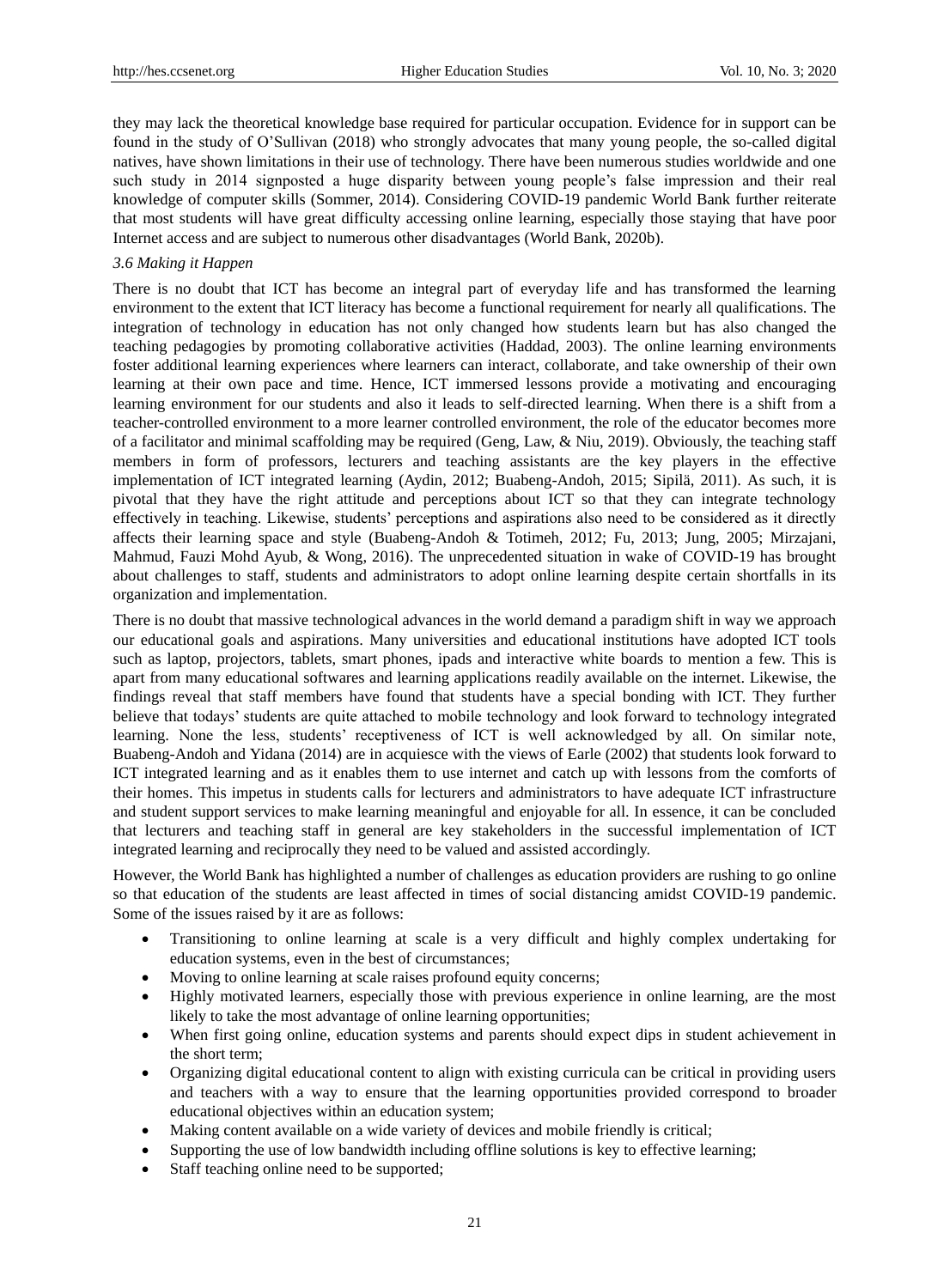- Universities need to negotiate with internet vendors to help provide access to online learning for students for free or at a cheaper rate
- Providing supplemental guidance and support on how to use and access remote and online learning content can be critical; and
- Some academic subjects are easier to move online than others (World Bank, 2020b)

World Bank goes further and states that academic subjects that are largely lecture-based and lend themselves to self-study are easier to move online quickly. Subjects in which learning content has already been digitized, especially where it is explicitly aligned with official school curricula, offer better candidates for online learning in the short term than those that do not. World Bank also cautions all to be aware that much of what happens in classes cannot be easily transferred online. Instructional approaches, content, pacing, interaction models, and assessment may all need to be adapted when transitioning to online learning (World Bank, 2020b). All these processes may be time consuming but a start needs to be made as it is not a matter of choice but a necessity in response to COVID-19 pandemic.

#### *3.7 Limitations*

Naturally, studies do have certain limitations and in this case it was the single method used to collect data. The results in this study could not be verified by other means such as survey and other independent measures as only meta-analysis was used in the study. Consequently, these results should be viewed as a snapshot of online learning as an option in higher education in light of the drastic impact of COVID-19 pandemic. Thus, the exploratory findings present a solid platform for debate and discussion and a solid launch pad for further in-depth research on the subject matter.

#### **4. Recommendations and Conclusions**

Taking into consideration the deadly COVID-19 and in its endeavour to avoid its spread governments" worldwide have put in place stringent measures such as national lockdowns and social distancing initiatives. These restrictions have led many universities and HE Institutes to opt for online learning to curtail the spread of Corona Virus. As such it is recommended that:

- The concerns raised by the World Bank identified in this article needs to be taken into consideration when adopting online and remote learning;
- HE Institutions need to have basic ICT Infrastructure to effectively roll out online learning;
- Staff need ICT tools and should have access to applications and learning platforms;
- Staff members also need to have the capacity to use the ICT tools effectively to offer lessons in such a mode; and
- Staff and student readiness needs to be fathomed and supported accordingly.

Moreover, COVID-19 pandemic and social distancing requirement has presented undue challenges on all stakeholders to go online as they have to work in a time constraint and resource restraint situation. It must be established that adopting online learning environment isn"t just a technical issue. It is a pedagogical and instructional challenge. As such, ample preparation in regards to teaching materials and curriculum and assessment knowledge is vital in online education. Technology is the means for delivery and requires a close cross-collaboration between instructional, content, and technology teams. Closing universities and taking students and lecturers out of the classroom is a pedagogical transformation that requires rapid mobilization across all university staff and resources (CoSN, 2020).

In essence, ICT has become a potent force in transforming the educational landscape the world over. However, preparing to move education outside of traditional physical classrooms in response to COVID-19 requires thought, coordination and careful decision-making. This document is a starting point for planning and supporting a significant learning transformation. We need to be optimistic as literature entails a high level of student satisfaction and interest in ICT immersed learning environment. There has obviously been a great influence of technology in the online lives of young people. This digitalised revolution can synergise the educational ambitions and interests of the students who have become digital addicts. In essence, COVID-19 has provided us with the opportunity to adopt online learning as education systems need to be abreast with the rapid emergence of new technologies, thus making online, blended and remote learning a necessity at tertiary level not only in Fiji but the world over.

#### **Reference**

Ali, W. (2018). Influence of Evolving Technology in Emerging Online Lives of the Digital Native University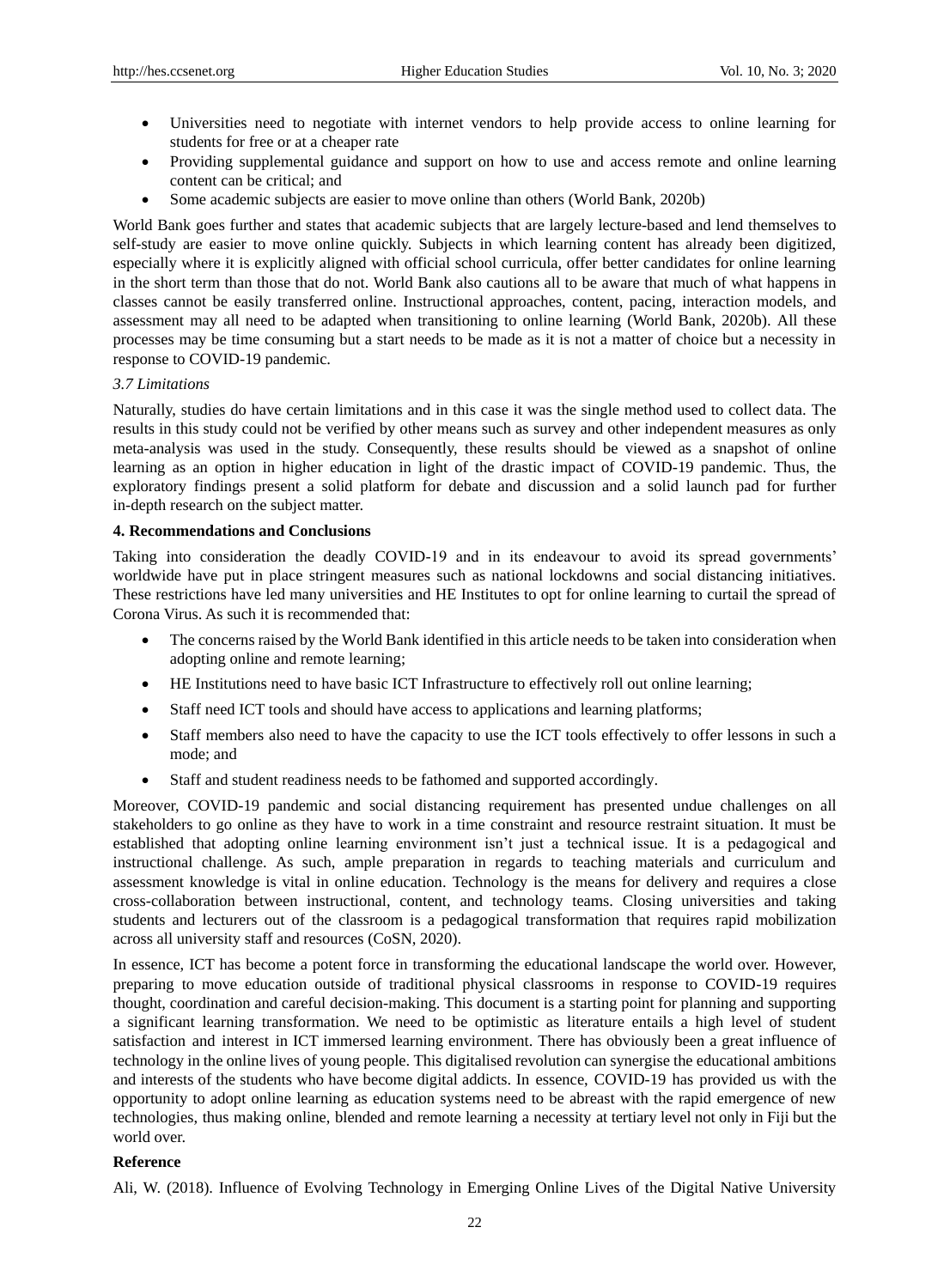Students. *Asia Pacific Journal of Contemporary Education and Communication Technology, 4*(2), 141-155. https://doi.org/10.25275/apjcectv4i2edu15

- Ali, W. (2018). Transforming Higher Education Landscape with Hybrid/Blended Approach as an evolving Paradigm. *Journal of Advances in Social Science and Humanities, 3*(7), 143-169.
- Ali, W. (2019). The Efficacy of Evolving Technology in Conceptualizing Pedagogy and Practice in Higher Education. *Journal of Higher Education Studies, 9*(2), 81-95. https://doi.org/10.5539/hes.v9n2p81
- Aydin, S. (2012). A review of research on Facebook as an educational environment. *Educational Technology, Research and Development, 60*(6), 1093-1106. http://dx.doi.org/10.1007/s11423-012-9260-7
- Becker, H. J. (2000). Who's wired and who's not: Children's access to and use of computer technology. *The Future of Children, 10*(2), 44-75. https://doi.org/10.2307/1602689
- Buabeng-Andoh, C. (2015). ICT usage in Ghanaian secondary schools: teachers' perspectives. *The International Journal of Information and Learning Technology, 32*(5), 300-312. https://doi.org/10.1108/IJILT-09-2015-0022
- Buabeng-Andoh, C., & Totimeh, F. (2012). Teachers' innovative use of computer technologies in classroom: A case of selected Ghanaian schools. *International Journal of Education and Development using Information and Communication Technology, 8*(3), 22-34.
- Buabeng-Andoh, C., & Yidana, I. (2014). An investigation of secondary school students' attitudes toward pedagogical use of ICT in learning in Ghana. *Interactive Technology and Smart Education, 11*(4), 302-314. https://doi.org/10.1108/ITSE-10-2013-0024
- CoSN. (2020). COVID-19 Response: Preparing to Take School Online. Retrieved from https://www.cosn.org/sites/default/files/COVID-19%20Member%20Exclusive\_0.pdf
- Czerniewicz, L. (2020). What we learnt from "going online" during university shutdowns in South Africa. Retrieved from

https://philonedtech.com/what-we-learnt-from-going-online-during-university-shutdowns-in-south-africa/

- Earle, R. S. (2002). The Integration of Instructional Technology into Public Education: Promises and Challenges. *Educational Technology & Society, 42*(1), 5-13.
- Ertmer, P. A., & Otternbreit-Leftwich, A. T. (2019). Teacher technology change: How knowledge, confidence, beliefs, and culture intersect. *Journal of Research on Technology in Education, 42*, 255-284. https://doi.org/10.1080/15391523.2010.10782551
- Fu, J. S. (2013). ICT in Education: A Critical Literature Review and Its Implications. *International Journal of Education and Development using Information and Communication Technology, 9*(1), 112-125.
- Fullan, M. (2013). *Stratosphere: Integrating Technology, Pedagogy and Change Knowledge*. Toronto: Perason.
- Geng, S., Law, K., & Niu, B. (2019). Investigating self-directed learning and technology readiness in blending learning environment. *International Journal of Educational Technology in Higher Education, 16*. https://doi.org/10.1186/s41239-019-0147-0
- Haddad, W. D. (2003). Is instructional technology a must for learning? Retrieved from http://www.techknowlogia.org/TKL\_active\_pages2/CurrentArticles/main.asp?IssueNumber=19&FileType= HTML&ArticleID=455
- Hennessy, S., Deaney, R., & Ruthven, K. (2006). Situated expertise in integrating use of multimedia simulation into secondary science teaching. *International Journal of Science Education, 28*(7), 701-732. https://doi.org/10.1080/09500690500404656
- Howe, N., & Strauss, W. (2000). *Millenials Rising: The Next Great Generation*. New York: Vintage Books.
- Huang, H. M., & Liaw, S. S. (2005). Exploring user"s attitudes and intentions toward the web as a survey tool. *Computers in Human Behavior, 21*(5), 729-743. https://doi.org/10.1016/j.chb.2004.02.020
- Huang, R. (2001). Tomorrow"s hope: The status quo and development of Chinese educational informatization. *Computer Journal, 62*, 16-17.
- Huang, R. H., Liu, D. J., Tlili, A., Yang, J. F., & Wang, H. (2020). Handbook on Facilitating Flexible Learning During Educational Disruption: The Chinese Experience in Maintaining Undisrupted Learning in COVID-19 Outbreak. Retrieved from

https://iite.unesco.org/wp-content/uploads/2020/03/Handbook-on-Facilitating-Flexible-Learning-in-COVID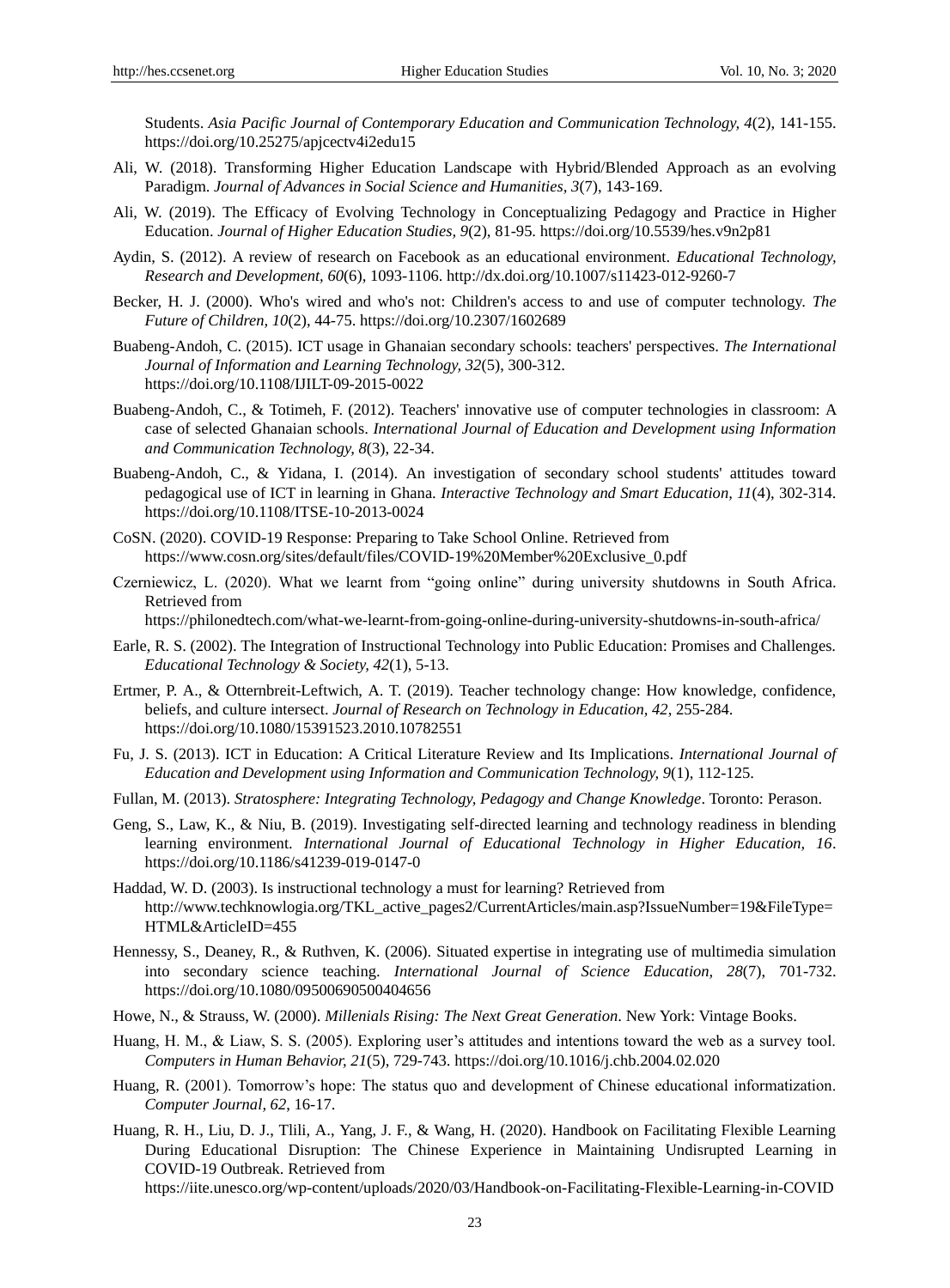-19-Outbreak-SLIBNU-V1.2-20200315.pdf

- Jesse, G. R. (2015). Smartphone and App Usage Among College Students: Using Smartphones Effectively for Social and Educational Needs. Retrieved from http://proc.iscap.info/2015/pdf/3424.pdf
- Jung, I. (2005). ICT-Pedagogy Integration in Teacher Training: Application Cases Worldwide. *Journal of Educational Technology & Society, 8*(2).
- Kuh, G. D., & Hu, S. (2001). The relationships between computer and information technology use, student learning, and other college experiences. *Journal of College Student Development, 42*, 217-232.
- Lanzilotti, R., Ardito, C., Costabile, M. F., & De-Angeli, A. (2006). ELSE methodology : a systematic approach to the e-learning systems evaluation. *Educational Technology & Society, 9*(4), 42-53.
- Lee, Y., Hsiao, C., & Ho, C. H. (2014). The effects of various multimedia instructional materials on students' learning responses and outcomes: A comparative experimental study. *Computers in Human Behavior, 40*, 119-132. https://doi.org/10.1016/j.chb.2014.07.041
- Levitt, H. M. (2018). How to conduct a qualitative meta-analysis: Tailoring methods to enhance methodological integrity. *Review PMID, 28*(3), 367-378. https://doi.org/10.1080/10503307.2018.1447708
- Li, S., Yamaguchi, S., & Takada, J.-i. (2018). Understanding factors affecting primary school teachers' use of ICT for student-centered education in Mongolia. *International Journal of Education and Development using Information and Communication Technology, 14*(1), 103-117.
- Lilllejord, S., Børte, K., & Ruud, E. (2018). *Teaching and Learning With Technology in Higher Education*.
- Mirzajani, H., Mahmud, R., Fauzi Mohd Ayub, A., & Wong, S. L. (2016). Teachers' acceptance of ICT and its integration in the classroom. *Quality Assurance in Education, 24*(1), 26-40. https://doi.org/10.1108/QAE-06-2014-0025
- Murgatrotd, S. (2020). *COVID-19 and Online Learning*.
- O"Sullivan, D. (2018). Schools' role in addressing the Digital Native Fallacy. Retrieved from http://www.bcs.org/content/ConWebDoc/55719
- Prensky, M. (2001). Digital Natives, Digital Immigrants. *On the Horizon, 9*(5), 1-6. https://doi.org/10.1108/10748120110424816
- Ruzgar, N. S. (2005). A Research on the Purpose of Internet usage and learning via internet. *The Turkish Online Journal of Educational Technology, 4*(4).
- Sadegül Akbaba, A., Kalayci, E., & Avci, Ü. (2011). Integrating ICT at the Faculty Level: A Case Study. *TOJET : The Turkish Online Journal of Educational Technology, 10*(4).
- Shava, H., Chinyamurindi, W., & Somdyala, A. (2016). An investigation into the usage of mobile phones among technical and vocational educational and training students in South Africa. *South African Journal of Information Management, 18*(1), 1-8. http://dx.doi.org/10.4102/sajim.v18i1.716
- Sipilä, K. (2011). No pain, no gain? Teachers implementing ICT in instruction. *Interactive Technology and Smart Education, 8*(1), 39-51. http://dx.doi.org/10.1108/17415651111125504
- Smith, J. A., & Judd, J. (2020). COVID-19: Vulnerability and the power of privilege in a pandemic. *Health Promotion Journal of Australia, 31*(2), 158-160. http://dx.doi.org/10.1002/hpja.333
- Sommer, H. (2014). Digital competence study. Intermediate results. Retrieved from https://www.youtube.com/watch?v=BtAFgBiTb5g
- Stadler-Altmann, U. (2015). Learning Environment: The Influence of School and Classroom Space on Education. p. 252-262.
- Tapscott, D. (1998). *Growing Up Digital: The Rise of the Net Generation*. New York: McGraw-Hill.
- Thomas, O. O., & Israel, O. O. (2013). Effectiveness of animation and multimedia teaching on students" performance in science subjects. *British Journal of Education, Society & Behavioural Science, 4*(2), 201-210. https://doi.org/10.9734/BJESBS/2014/3340
- UNESCO. (2020). COVID-19 Educational Disruption and Response. Retrieved from https://en.unesco.org/covid19/educationresponse/
- Vrasidas, C. (2015). The rhetoric of reform and teachers" use of ICT. *British Journal of Educational Technology, 46*(2), 370-380. https://doi.org/10.1111/bjet.12149